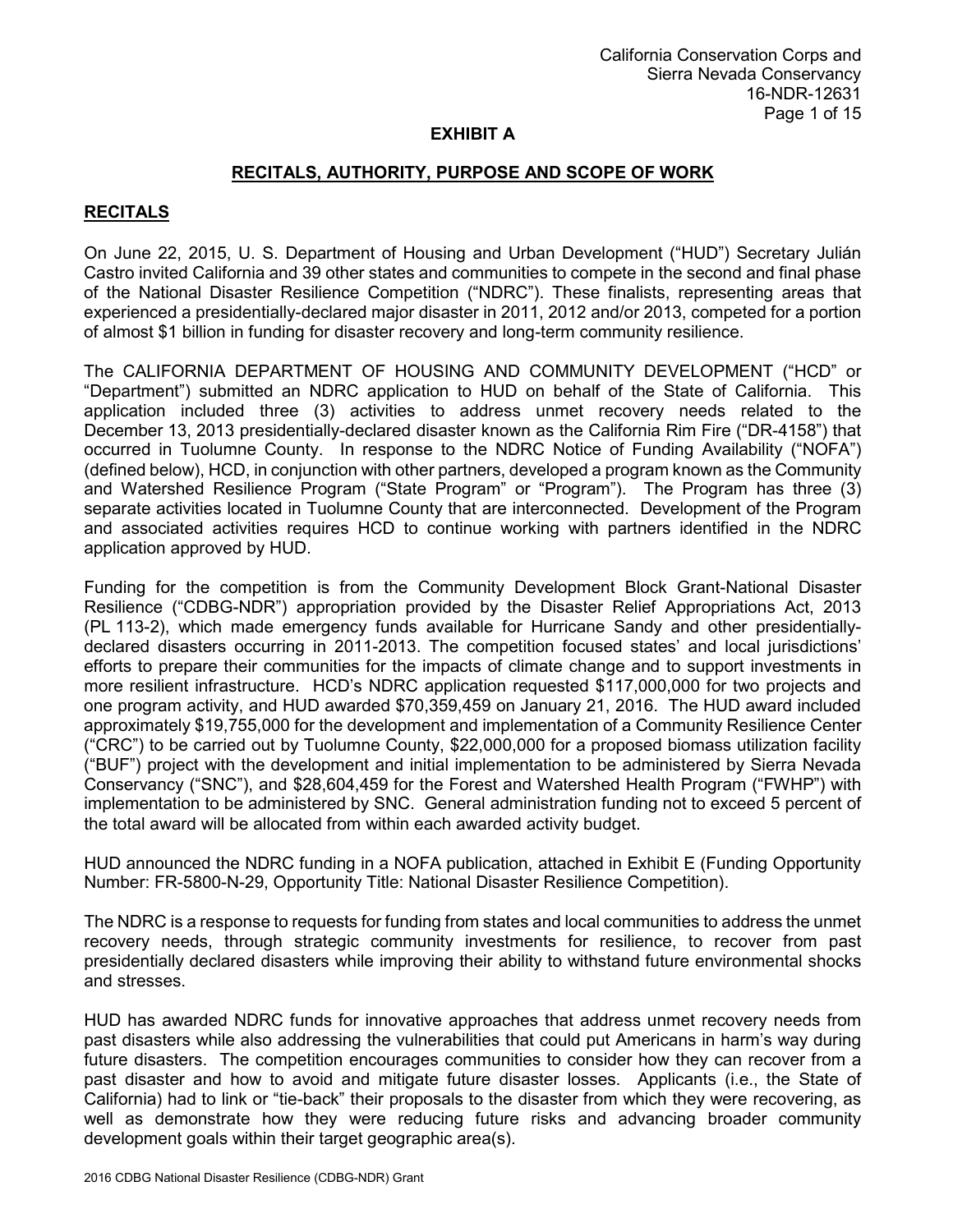## **1. NDRC Competition Objectives**

The Competition sought to meet the following six objectives:

- A. Fairly and effectively allocate \$1 billion in CDBG-NDR funds.
- B. Create multiple examples of modern disaster recovery that apply science-based and forward-looking risk analysis to address recovery, resilience, and revitalization needs.
- C. Leave a legacy of institutionalizing, in as many states and local jurisdictions as possible, the implementation of thoughtful, sound, and resilient approaches to addressing future risks.
- D. Provide resources to help communities plan and implement disaster recovery that makes them more resilient to future extreme weather events or other shocks, while also improving quality of life for existing residents.
- E. Fully engage community stakeholders to inform them about the impacts of climate change and develop pathways to resilience based on sound science.
- F. Leverage investments from the philanthropic community to help communities define problems, set policy goals, explore options, and craft solutions to inform their own local and regional resilient recovery strategies.

These six objectives are memorialized so that all parties to this Agreement, and all parties involved with carrying out this Agreement, better understand the purpose of the NRDC funds and fully implement the intent of the NDRC.

The NDRC NOFA defined "Partner" as a state, a unit of local government, a nonprofit entity, a private developer, a financial institution, or another entity chosen by the applicant to assist the applicant in applying for funding or in carrying out a funding award or project under this NOFA, and which submits a letter of intent and signs a partnership agreement to assist in that capacity, and which may be referenced by the applicant for purposes of demonstrating additional capacity for planning, design, financing, or implementation in applying for funding under the NOFA.

As part of the NDRC application, HCD provided executed partnership letters of intent and agreements, signed by the executive of the Partner entity, demonstrating a commitment to work collaboratively throughout the entirety of the grant application and implementation process and to undertake specified actions (see Exhibit F for copy of partnership agreements of those entities receiving NDR funding for completion of project activities under this Agreement). HCD has one formal partnership for the CRC project(s) with the County of Tuolumne. HCD has four (4) separate formal partnership agreements for the FWHP with: 1) SNC; 2) the United States Forest Service ("USFS"); 3) the California Department of Forestry and Fire Protection ("CAL FIRE"); and the California Conservation Corps ("CCC"). HCD has one partnership agreement for the BUF project with SNC. HCD has a number of other partnerships with other state agencies, but those agencies will not be a party to the HCD NDR agreements.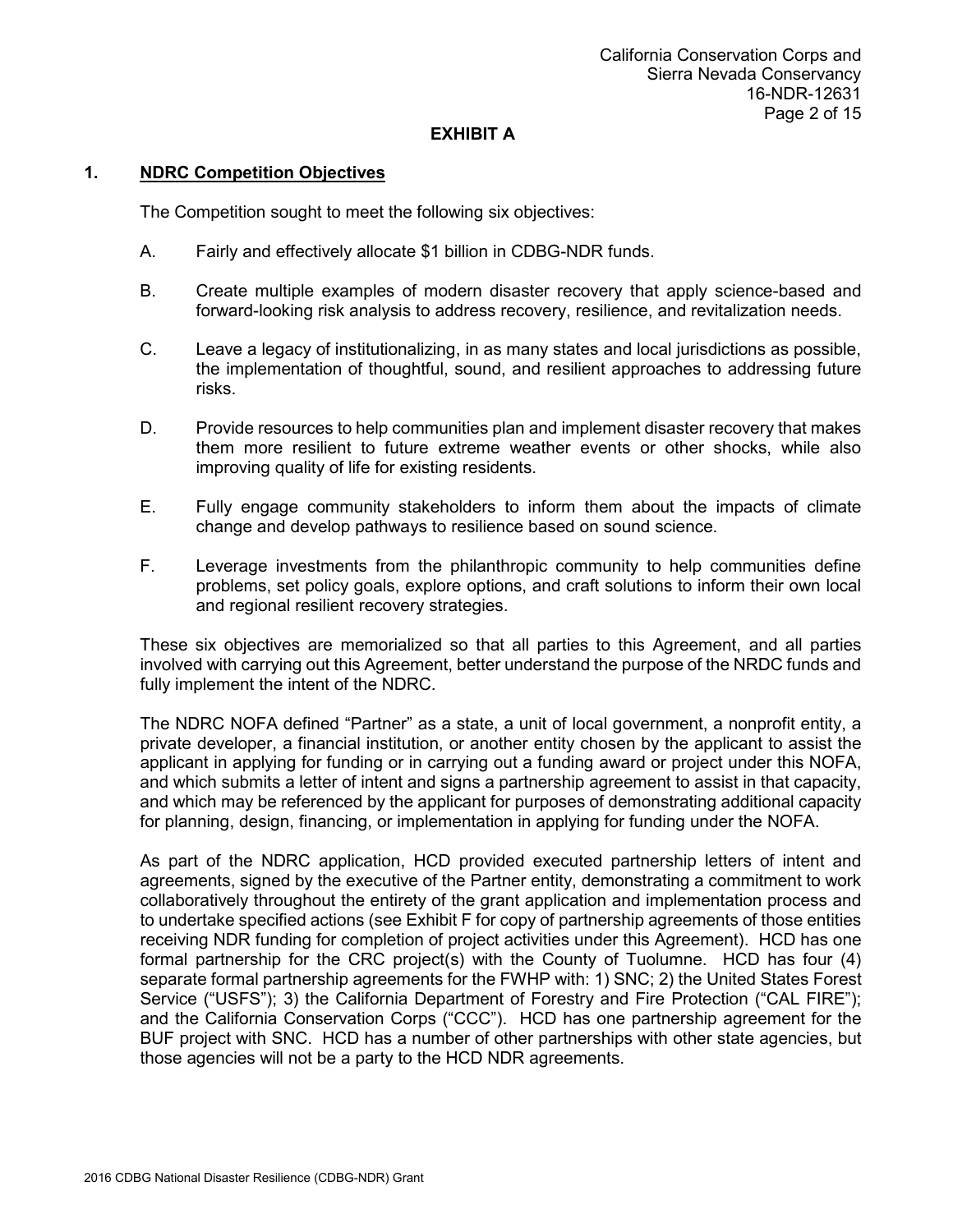These less formal partnerships with Governor's Office of Planning and Research ("OPR") and California Environmental Protection Agency ("CalEPA") continue to participate with other partners via the "Core Team". The Core Team is composed of HCD, SNC, USFS, County of Tuolumne, and CAL FIRE and may include representatives of OPR and CalEPA and oversees HCD administration and the Partner's coordination of project development to ensure that the Program becomes operational, scalable and replicable.

This Agreement supplements the partnership agreement with CCC after the HUD award of funding. This Agreement will ensure all the financial and performance requirements related to NDR project development and implementation are met.

This Agreement must be executed before implementation of CDBG-NDR project activities. Pursuant to FR-5936-N-01, Section V.A.1.g. (v), this Agreement and other associated partnership agreements require parties to comply with CDBG-NDR requirements, including requirements found in the Disaster Relief Appropriations Act, 2013 PL 113-2, Title I of the Housing and Community Development Act of 1974 (42 U.S.C. 5302, et seq.), the CDBG program federal regulations at 24 CFR part 570, FR-59-N-01 and any other applicable Federal Register notices, 2 CFR 200 requirements and commitments made in HCD's Phase 1 and Phase 2 NDRC applications.

As a condition of the State of California applying for CDBG-NDR funds, the State made certain certifications, which are shown in Exhibit F (Certifications), which involve at minimum:

- A. The State of California, and any contractor, subrecipient, or designated public agency carrying out an activity with CDBG–NDR funds, certifying that such entities possess the legal authority to carry out the project activities, in accordance with all applicable federal regulations and requirements.
- B. The State of California and its Partners certifying that project activities to be administered with funds under the NDRC are consistent with the State of California's application.

HCD and HUD have entered into a federal grant agreement for CDBG-NDR funding. Under that agreement, HCD is the sole entity that will have access to HUD's Line of Credit Control System ("LOCCS") through the Disaster Recovery Grant Reporting ("DRGR") system. HCD will use DRGR to draw down CDBG-NDR funding. Under PL113-2, HCD is legally and financially accountable for the use of all funds and may not delegate or contract to any other party any inherently governmental responsibilities related to the federal grant management of the funds, such as oversight, policy development, and financial management.

CDBG-NDR regulations and requirements impose specific funding restrictions (described in Exhibit D), which apply to HCD and also to any CCC under this Agreement and their subrecipients or contractors in conjunction with any NDRC project activities.

The Program is made up of three different but interrelated activities. The Program is designed to create partnerships and practices needed to support resilience in the communities and natural systems in California's upper watersheds, which provide sixty (60) percent of the State's developed water resources.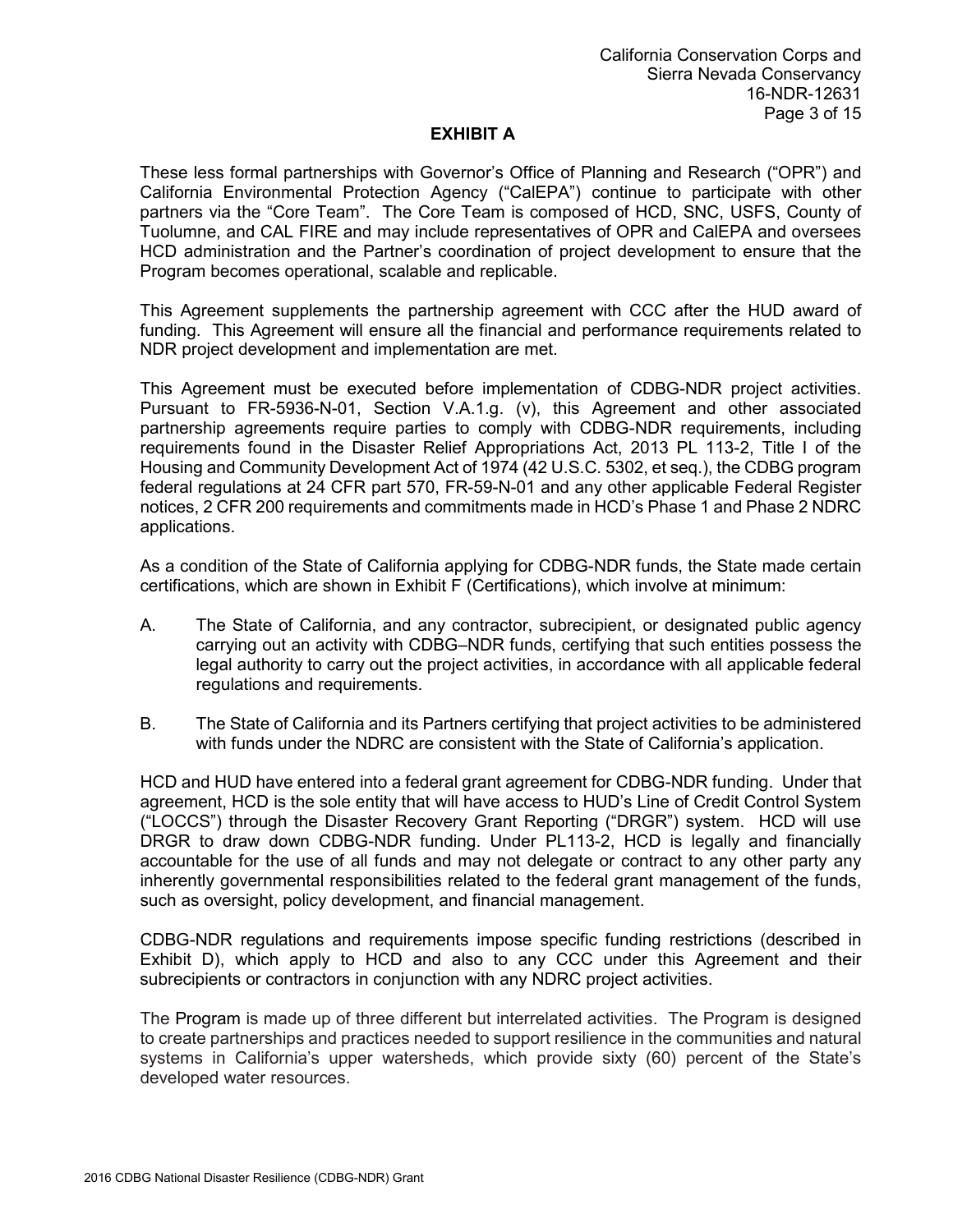### **2. California's Approach: The Community & Watershed Resilience Program**

The following information describes the project activities selected for funding for the State of California's NDRC Program:

## **A. Community Resilience Center (CRC)**

The development and operation of at least one CRC in Tuolumne County that will serve multiple purposes including year-round needed services, such as education and training facilities, commercial kitchen for local Meals-on-Wheels type programs, and children's services such as the Head Start program. On a limited basis, the CRC can serve as an evacuation center/emergency shelter as well as a facility for California Conservation Corps program operations. CRC location selections will include robust public participation.

## **B. Biomass Utilization Facility (BUF)**

The BUF project is intended to provide options for clean disposal of unmerchantable biomass removed from the forest, clean power, and wood products facilities for repurposing any merchantable biomass. This will be a two-phase development process, with the first phase including market and feasibility analysis with site selection, preliminary engineering & design, and preliminary environmental review. The second phase includes build-out and operation of the BUF.

### **C. Forest & Watershed Health Program (FWHP)**

This green infrastructure program includes restoration of forest, meadows, watersheds and rangelands within the Rim Fire burn area, as well as expansion of existing fuel breaks and the creation of one new fuel break. Given the uncertain future of drought, climate change and wildfire, FWHP activities are designed to improve forest and watershed health and resilience against further environmental disturbances.

### **The foregoing Recitals are a part of this Agreement.**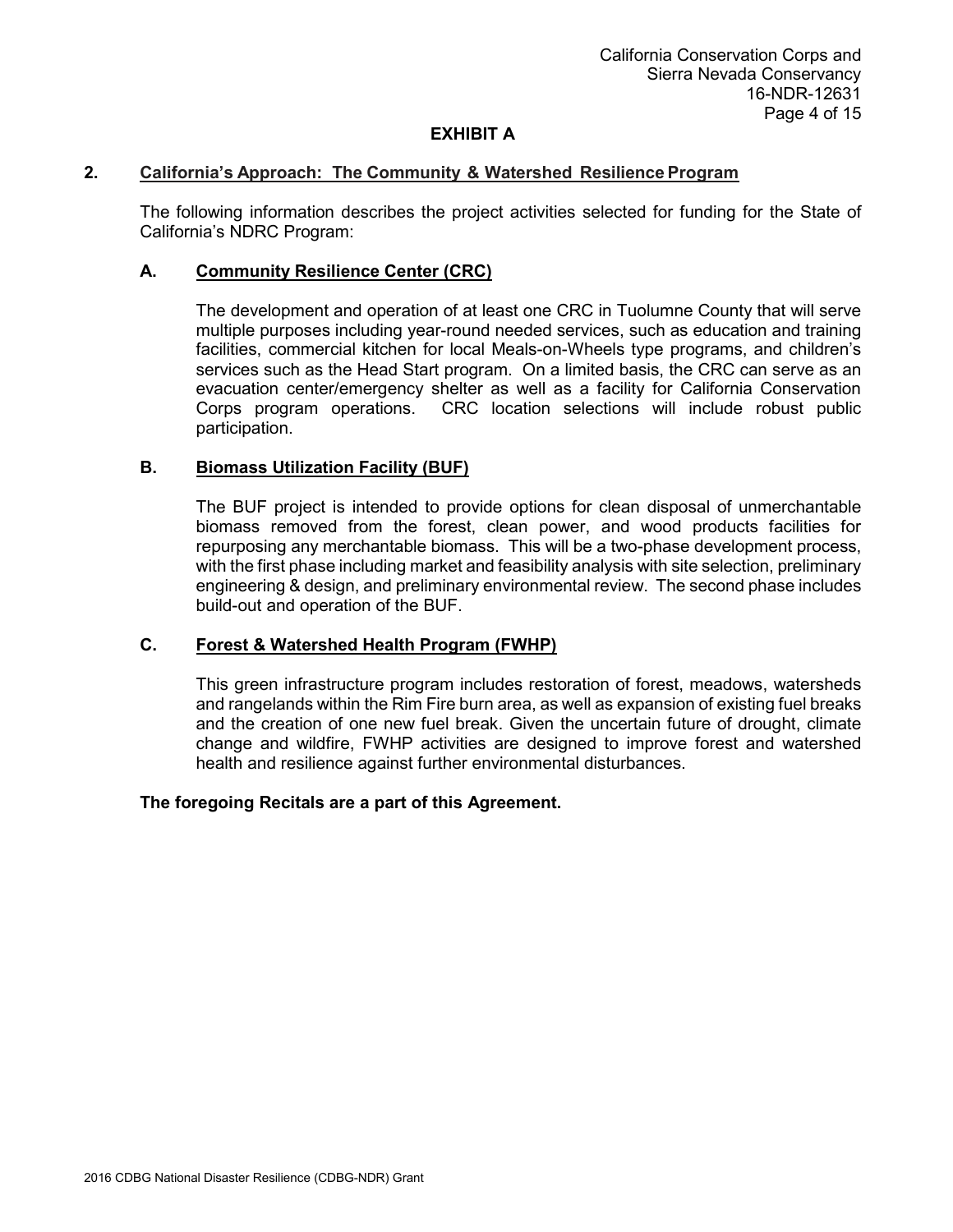# **1. Authority and Purpose**

This Standard Agreement ("Agreement") provides official notification of the conditional reservation of funding made available by the federal Disaster Relief Appropriations Act, 2013 (Public Law 113-2, approved January 29, 2013) ("Appropriations Act") and awarded under the National Disaster Resilience Competition as CDBG National Disaster Resilience grants, Catalog of Federal Domestic Assistance number 14.272 – National Disaster Resilience Competition. This is a three-party agreement between HCD, the California Conservation Corps ("CCC" or "Grantee" or "Contractor"), and the Sierra Nevada Conservancy ("SNC").

HCD also administers the federal CDBG Program for non-entitlement jurisdictions ("CDBG" or "the Federal Program") pursuant to the provisions of 42 U.S. Code ("U.S.C.") Section 5301 et seq., 24 Code of Federal Regulations ("CFR") Part 570, Subpart l, and the California State CDBG Regulations, pursuant to 25 California Code of Regulations (CCR), Sections 7050 et seq. The Federal Program is listed in the Catalog of Federal Domestic Assistance as 14.228 - CDBG - Community Development Block Grant Program.

For many years, HCD has successfully administered the federal CDBG program for non-entitlement jurisdictions, and has developed a boilerplate contract that it will use to make a CDBG-NDR award; this Agreement is built upon the HCD established non-entitlement boilerplate agreement language.

In accepting this conditional reservation of CDBG-NDR funds by executing this Agreement, CCC and SNC agree to comply with the terms and conditions of this Agreement, the representations contained in the CDBG-NDR application (the "Application"), which contains CCC's and SNC's letter of intent to be a partner and initial partnership agreement (see Exhibit F) for this funding allocation, which is incorporated herein by reference, and the requirements of the authorities cited above and any other terms and conditions imposed by HUD, HCD or the State.

### **2. Three Party Structure**

While HCD is the Grantor and CCC is the Grantee under this Agreement, the SNC is the Program Coordinator for these CDBG-NDR funds.

To that end, SNC will work directly with the Grantee to implement the Forest and Watershed Health Program, as awarded, on behalf of the Department. SNC will be the project coordinator and day-to-day program coordinator for the duration of this Agreement. SNC's Agreement with HCD, contract number 16-NDR-11311, is hereby incorporated by reference.

The Grantee, SNC, and HCD will follow all processes and procedures as set forth in this Agreement and the most recent versions of the HUD CDBG-NDR technical assistance and guidance to ensure compliance with federal statutes, regulations, register notices. CCC and SNC shall also follow all HCD federal and state compliance guidance, as well as policies and procedures for administration and implementation of FWHP activities during the term of this Agreement.

## **3. Eligible Activities and Costs**

CCC shall only use funds under this Agreement for eligible CDBG-NDR activities and costs as authorized under existing Section 105(a) of Title I of the Housing and Community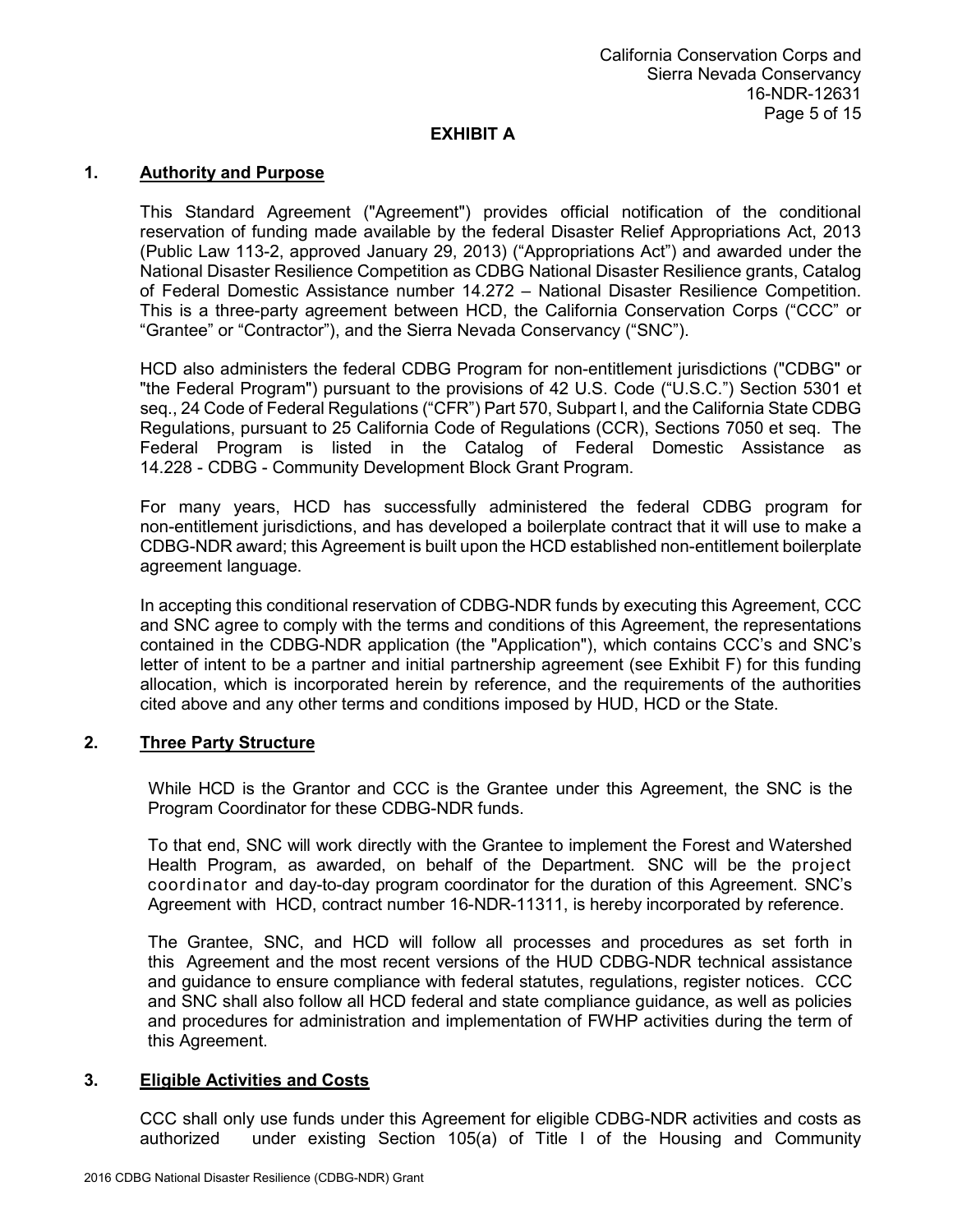Development Act of 1974, as amended by the Appropriations Act as well as activities specified in the NDRC NOFA, and the HUD CDBG-NDR grant agreement with HCD, and in compliance with other requirements or conditions which may be imposed by HUD from time to time. The eligible activities under this Agreement are described below in Section 5 Scope of Work.

Eligible costs for project activities under this Agreement must comply with the provisions of federal Office of Management and Budget ("OMB") regulations in 2 CFR Part 200, subpart E, as may be amended from time to time. The total amount of funds drawn during the entire Agreement term must be for actual and reasonable costs incurred according to the United States Office of Management and Budget's Uniform Guidance (issued December 26, 2013). Source documentation for all time, materials and services costs must be maintained in CCC's administration files.

Eligible costs are also defined in HUD CPD Memo 13-07. Eligible planning costs are defined in 42 U.S.C. 5305(a) (12).

The OMB Uniform Guidance will supersede requirements from OMB Circulars A-87, A-133 and A-122. OMB Uniform Guidance, "Uniform Administrative Requirements, Cost Principles, and Audit Requirements for Federal Awards" is located at 2 CFR Chapter I and Chapter II, Part 200. OMB Circular A-122, "Cost Principles for Non-Profit Organizations" is located at 2 CFR, Part 230.

### **4. Meeting CDBG National Objective**

Project activity costs expended by CCC as part of implementing the activities under this Agreement will require documentation of eligible costs for the Work described in Section 5. Per the CDBG-NDR National Objective regulations, full compliance is not achieved until the project activity is completed and urgent need identified in the NDRC application is addressed by the Work as described in this Exhibit. Therefore, for each project activity funded under this Agreement, CCC must document completion of items A, B, and C in Section 5 below. This documentation is required in order to be in compliance with the National Objective requirement and to provide information on beneficiaries of the project. National Objective compliance is further outlined in Exhibit D, Section 4, of this Agreement.

### **5. Scope of Work**

A. The CCC shall perform the funded activities described in the Scope of Work (Work) below. These activities were included in the State of California's NDRC Application to HUD, which is on file with the Department of Housing and Community Development, Division of Financial Assistance, 2020 West El Camino Avenue, Suite 500, Sacramento, California, 95833, and which is incorporated herein by reference. All written materials or alterations submitted as addenda to the original Application and which are approved in writing by HUD are hereby incorporated as part of the Application. HCD reserves the right to require CCC to modify any or all parts of the Work in order to comply with CDBG-NDR requirements. HCD reserves the right to review and approve all Work to be performed by CCC, its contractors, and subrecipients under this Agreement. Any proposed revision to the Work by CCC must be submitted in writing for review and approval by the Department and the Core Team and may require an amendment to this Agreement. Approval of revisions shall not be presumed. Revision shall be valid upon receipt of HCD written approval.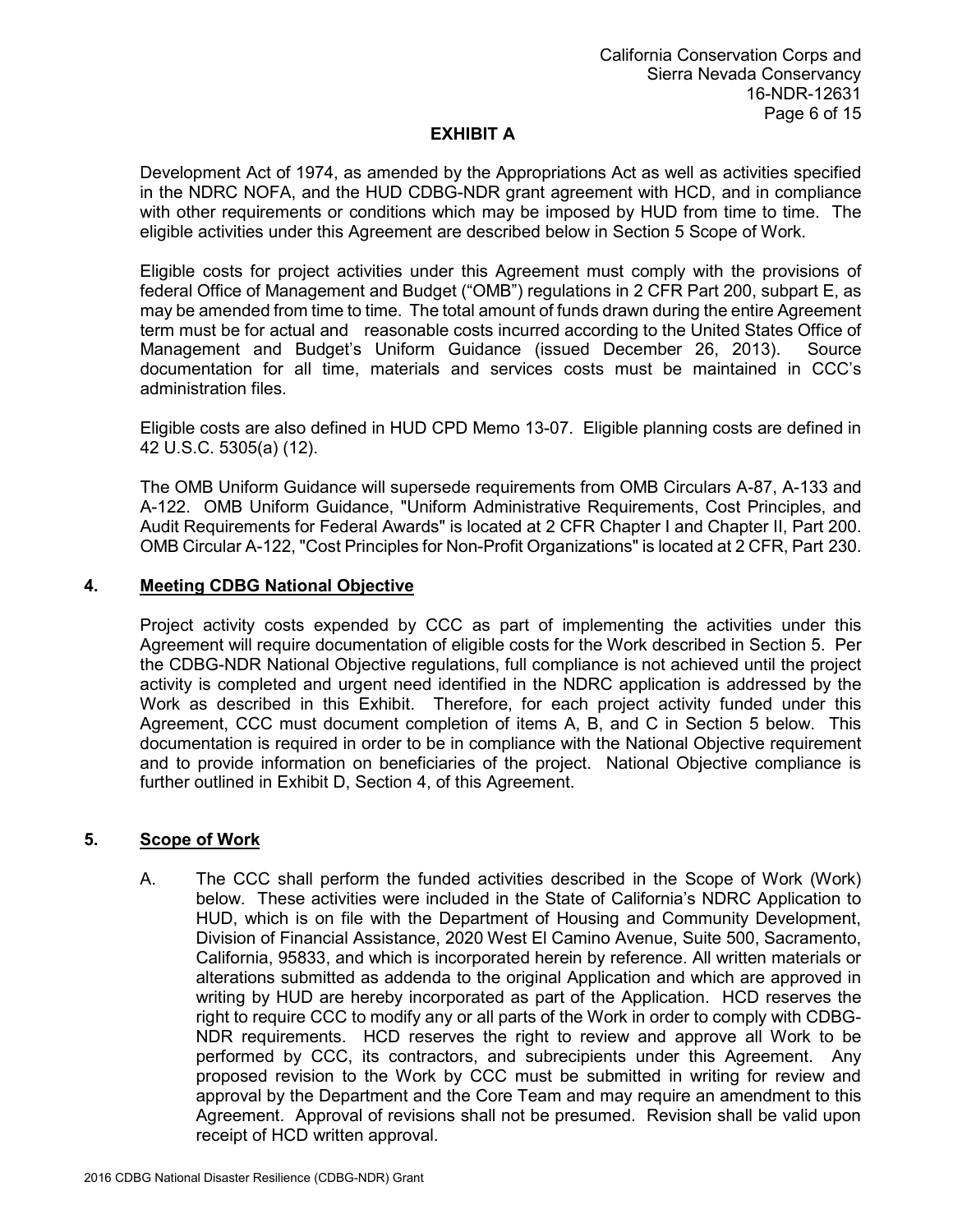The Scope of Work to be performed by SNC under this Agreement is the same Scope of Work as set forth in Section 5 of that certain Standard Agreement between HCD and SNC dated as of 05/30/2017 under contract 16-NDR-11311, which Section is incorporated by reference herein.

- B. For the purposes of performing the Work and subject to the terms of this Agreement, HCD agrees to reimburse CCC up to the amounts identified below. Unless amended, HCD shall not be liable for any costs for Work in excess of these amounts, nor any unauthorized or ineligible costs.
- C. Rangeland infrastructure (fences, water troughs, gates and cattle guards) play an important role in livestock management on public lands. There is currently an increased potential for livestock concentration in riparian areas, which may result in undesirable impacts to water quality and sensitive ecosystems. The Rim Fire resulted in significant impacts to rangeland infrastructure.

CCC crews shall work with USFS to reestablish, repair, and construct four rangeland fence projects totaling approximately 3.2 miles on the Stanislaus National Forest. CCC crews shall perform brush and small dead tree removal and any other activities necessary to prepare the areas prior to fence construction or reconstruction. USFS staff will provide oversight and direction to CCC crews pursuant to a separate agreement between USFS and CCC. That agreement will detail work specifications, timelines, deliverables, and other project specific information.

Upon execution of a separate agreement with USFS, CCC shall submit to SNC and HCD a work plan detailing the timeline for completing this scope of work.

CCC crews shall be overseen by a supervisor with prior rangeland fencing experience to ensure timely and effective completion of this scope of work. If necessary, CCC shall provide opportunities for corps members to receive training from crews with rangeland fencing experience.

CCC shall work with and be assisted by HCD staff and HCD's technical assistance consultant as part of implementing the FWHP project. CCC is responsible for and shall ensure the completion of the Work in accordance with the criteria set forth above. In the event that there are excess funds remaining in the budget after the completion of the approved activities, all such excess funds shall be retained by or returned to HCD, as the case may be, so that HCD may reallocate such funds to other CDBG-NDR project activities if HUD so approves.

# **6. Budget**

Rangeland Fencing Project amounts cannot exceed \$150,000.

### **CCC budget:**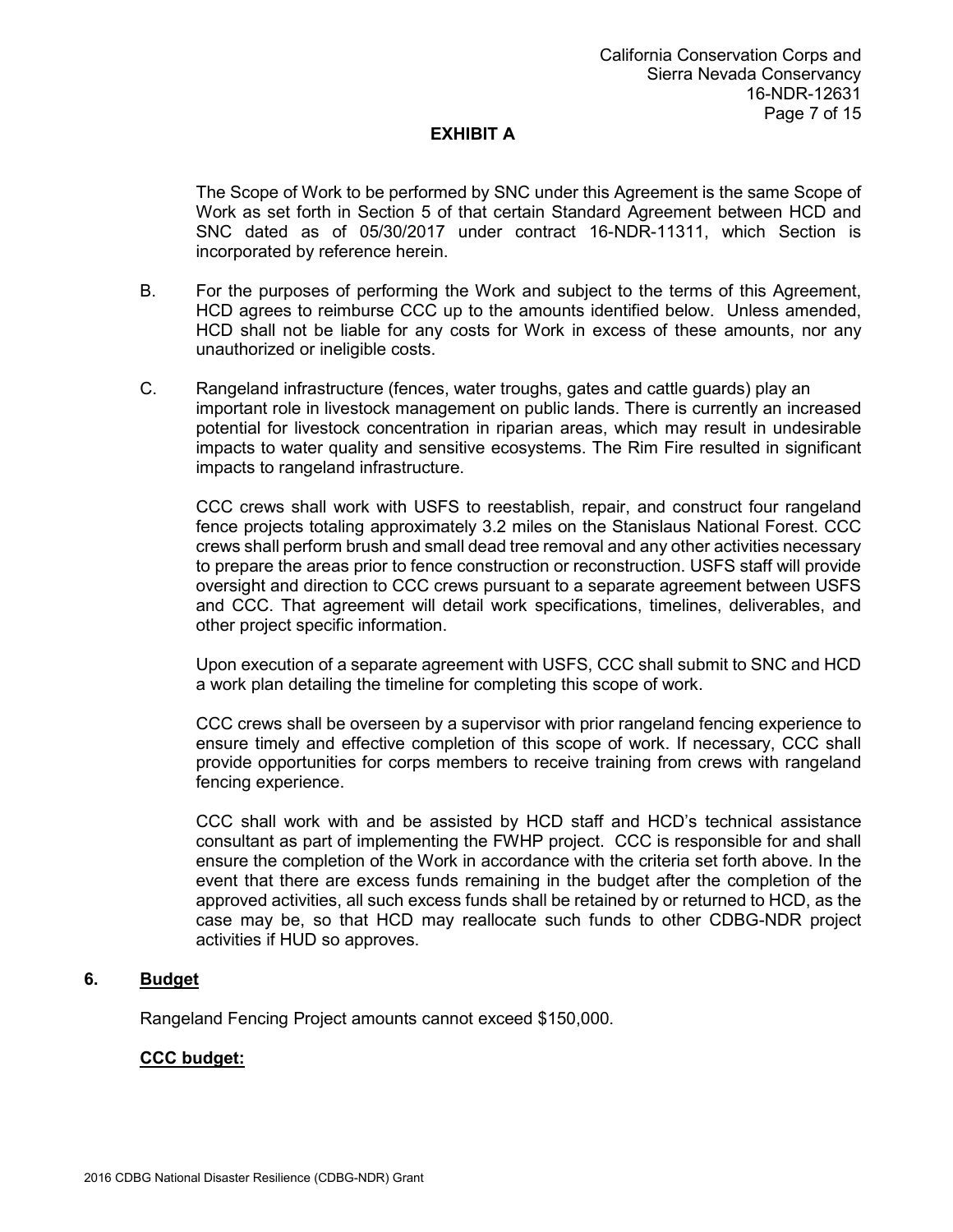| <b>Activity</b>          | <b>Activity</b><br><b>Amount Matrix</b><br>Code | <b>National</b><br><b>Objective</b> | <b>Grant Funds</b> |
|--------------------------|-------------------------------------------------|-------------------------------------|--------------------|
| Public Improvements FHWP | 03                                              | <b>Urgent Need</b>                  | \$150,000          |
| TOTAL                    |                                                 |                                     | \$150,000          |

#### **SNC Budget**

SNC does not have a budget associated with the activities in this Agreement. As outlined in Section A (2), SNC and HCD have a separate agreement, 16-NDR-11311, which provides funding to SNC for CDBG-NDR activities they will conduct under this three party agreement. This same agreement, incorporated by reference into this Agreement contains SNC scope of work to be conducted with CCC and HCD.

#### **7. Budget Line Item Adjustments**

Line item adjustments shall be for Matrix Codes, if HUD changes an activity matrix code(s) or if there is an error in recording the activity code, HCD will inform CCC in writing and the correction shall not require an amendment to this Agreement.

#### **8. Other Funding Sources**

CCC shall report on the value of other funding contributions included as leverage for each project activity via the Project Set-Up/Completion Report. The Project Set-Up/Completion Report is the report, which conveys the information needed to establish a project-specific account in the DRGR system. This information may also be entered into the NDR web-based grant management software system, pursuant to data entry instruction from HCD's technical advisory consultant, by CCC. CCC shall validate eligibility of leverage with HCD's CDBG-NDR technical assistance provider. The Project Set-up/Completion Report is used to convey any changes to the project-specific accounts and report the final project-specific information into DRGR.

#### **9. Payment Process**

CCC shall follow the set-up, completion and payment process provisions outlined in **Exhibit B.** Eligible travel costs may be paid from the Grant Funds, but only if such costs are eligible and incurred in accordance with State travel laws.

#### **10. Administrative Requirements**

### **A. Documentation and Record-Keeping**

### **1) Records to be Maintained**

CCC shall maintain all records required by 24 CFR 570.506 that are pertinent to the activities to be funded under this Agreement. Such records shall include but are not limited to:

a) Records providing a full description of each activity under taken;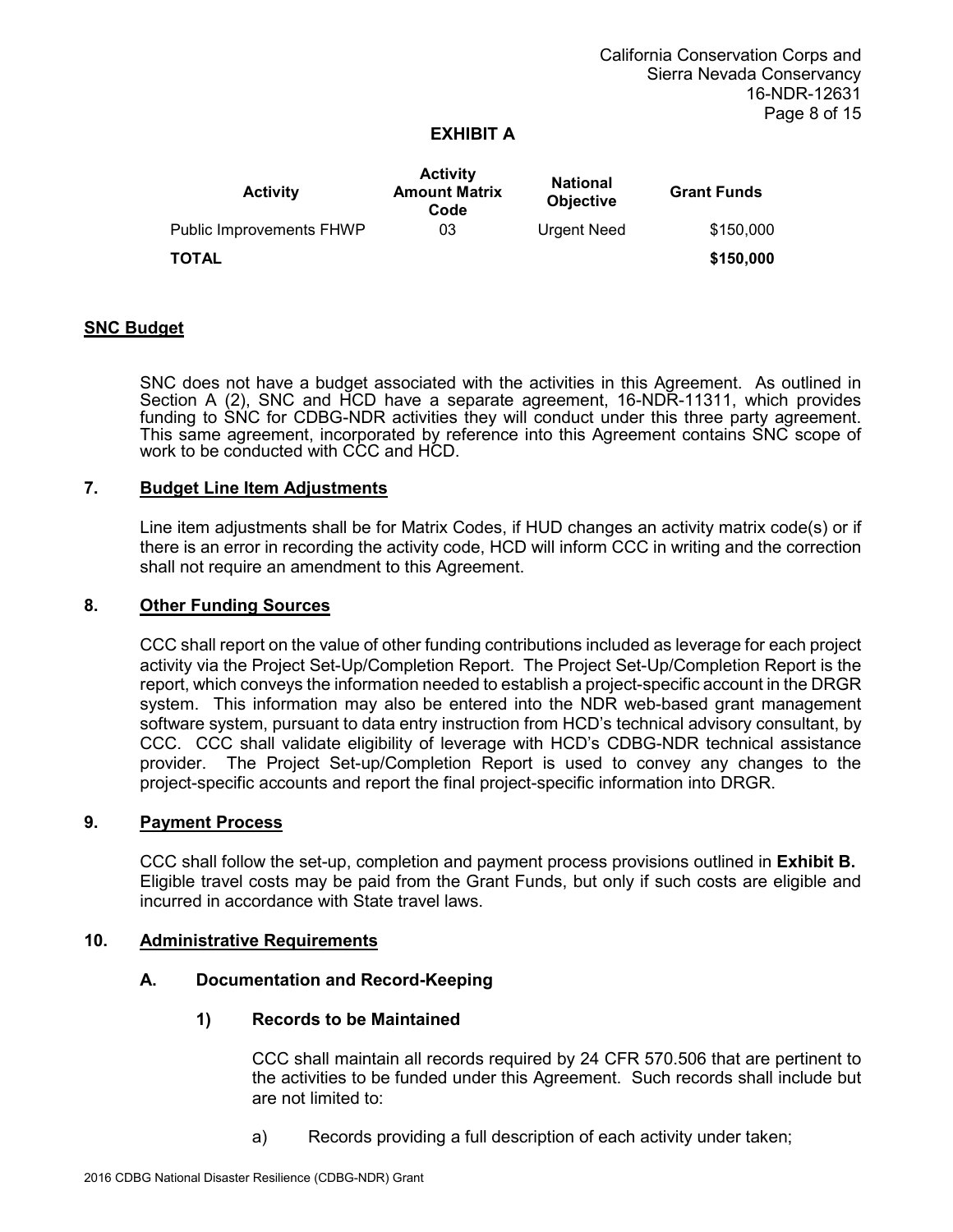- b) Records demonstrating that each activity undertaken meets one the National Objective of meeting an Urgent Need, per the CDBG-NDR program requirements;
- c) Records required to document the acquisition, improvement, use or disposition of real property acquired or improved with CDBG-NDR assistance, if applicable;
- d) Records documenting compliance with the fair housing and equal opportunity components of the CDBG-NDR program, if applicable;
- e) Financial records as required by 24 CFR 570.502(a)(15);
- f) Personnel, property and financial records, adequate to identify and account for all costs pertaining to this Agreement and such other records as may be deemed necessary by HCD to assure proper accounting for all project funds; and,
- g) Other records necessary to document compliance with Subpart K of 24 CFR Part 570, regarding environmental requirements.

### **B. Closeouts**

CCC's obligations under this Agreement shall not end until all closeout requirements set forth in 24 CFR 570.509 are completed. The terms of this Agreement shall remain in effect during any period that CCC has control over CDBG funds, including program income.

### **C. Use and Reversion of Assets**

The use and disposition of immovable property, equipment and remaining Grant Funds under this Agreement shall be in compliance with all CDBG and NDR regulations, which include but are not limited to the following:

- 1) CCC shall transfer to HCD any Grant Funds on hand and any accounts receivable attributable to the use of funds under this Agreement at the time of expiration, cancellation, or termination of this agreement.
- 2) Immovable property under CCC control that was acquired or improved, in whole or in part, with funds under this Agreement in excess of \$25,000 shall be used to meet one of the CDBG National Objectives set forth in 24 CFR 570.208 until five (5) years after expiration of this Agreement (or such longer period as HCD deems appropriate). If CCC fails to use such immovable property in a manner that meets a CDBG National Objective for the prescribed period of time, CCC shall pay to HCD an amount equal to the current fair market value of the property less any portion of the value attributable to expenditures of non-CDBG funds for the acquisition of, or improvement to, the property. Such payment shall constitute program income to HCD. CCC may retain real property acquired or improved under this Agreement after the expiration of the five-year period.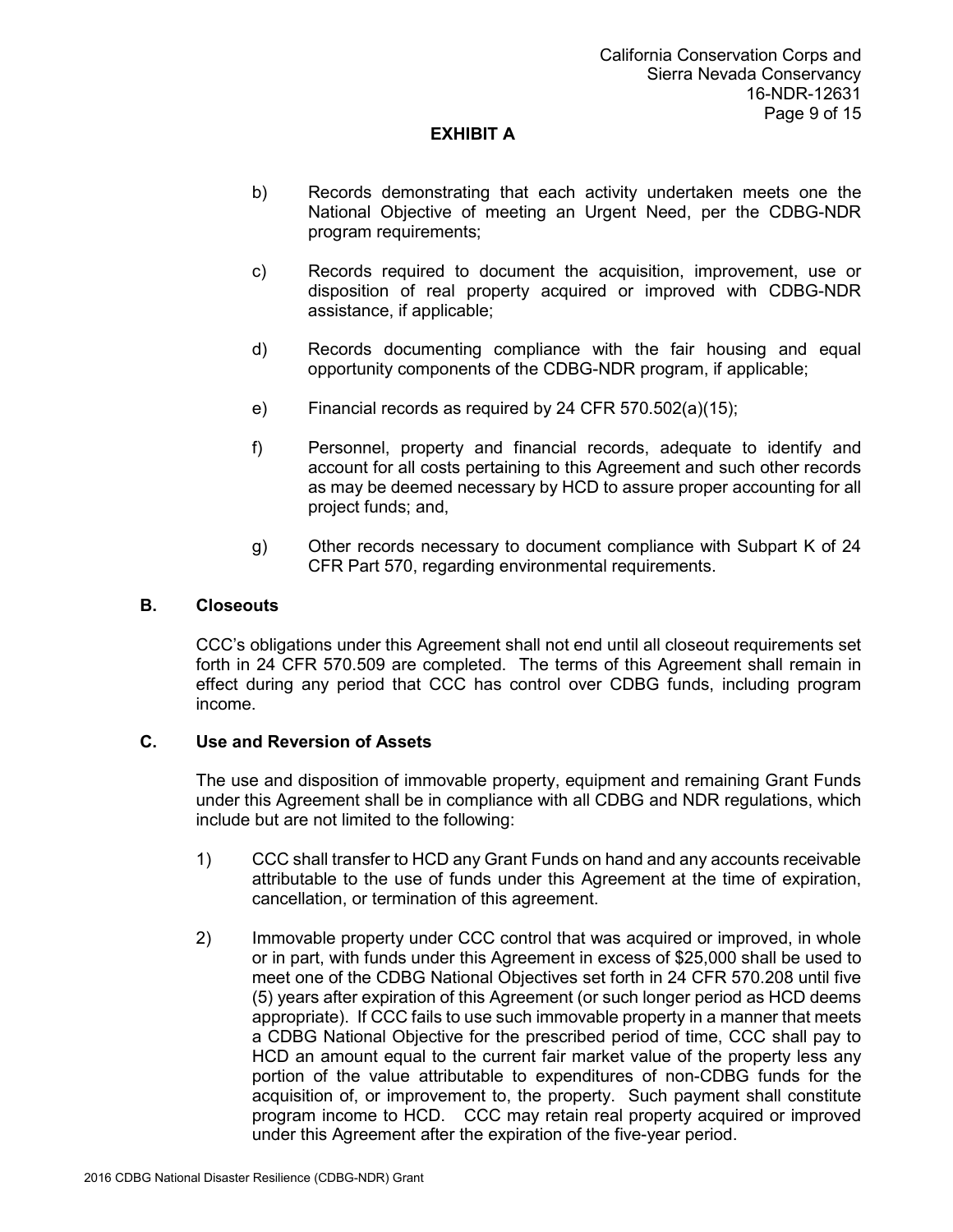3) In all cases in which equipment acquired, in whole or in part, with Grant Funds is sold, the proceeds shall be program income (prorated to reflect the extent to which funds received under this Agreement were used to acquire the equipment). Equipment not needed by CCC for activities under this Agreement shall be: (a) transferred to HCD for the CDBG program; or, (b) retained by CCC after compensating HCD an amount equal to the current fair market value of the equipment less the percentage of non-CDBG funds used to acquire the equipment.

# **11. General Conditions**

## **A. Independent Contractor**

Nothing contained in this Agreement is intended to, or shall be construed in any manner, as creating or establishing the relationship of employer/employee, partnership or joint venture between the Parties. CCC shall at all times be and remain an independent contractor with respect to all services to be performed under this Agreement. HCD shall be exempt from payment of all unemployment compensation, FICA, retirement, life and/or medical insurance and workers' compensation insurance, as CCC is an independent contractor and is responsible for the same.

## **B. HCD Recognition**

CCC shall ensure recognition of the role of HCD and the U.S. Department of Housing and Urban Development in providing services through this Agreement. All activities, facilities and items used pursuant to this Agreement shall be prominently labeled as to funding source. In addition, CCC will include a reference to the support provided herein in all publications made possible with funds made available under this Agreement.

### **C. Amendments**

The parties may amend this Agreement at any time, provided that such amendments make specific reference to this Agreement, are executed in writing, signed by a duly authorized representative of each signatory hereto, and approved by HCD. Such amendments shall not invalidate this Agreement, nor relieve or release the Parties from its obligations under this Agreement.

HCD may require a written amendment to this Agreement to conform the Agreement to federal, state and local governmental laws, regulations, executive orders, guidelines, policies and available funding amounts. Failure of CCC to execute the written amendment required by HCD may constitute, at HCD's sole discretion, a basis for termination of this Agreement for cause.

### **12. No Assignment**

No party may transfer or assign this Agreement or transfer or assign any of its rights or assign any of its duties hereunder without the express written consent of the other parties. However, if the parties do mutually agree to an assignment, all rights and obligation set forth herein shall inure to the benefit of the parties and to their respective successors and assigns.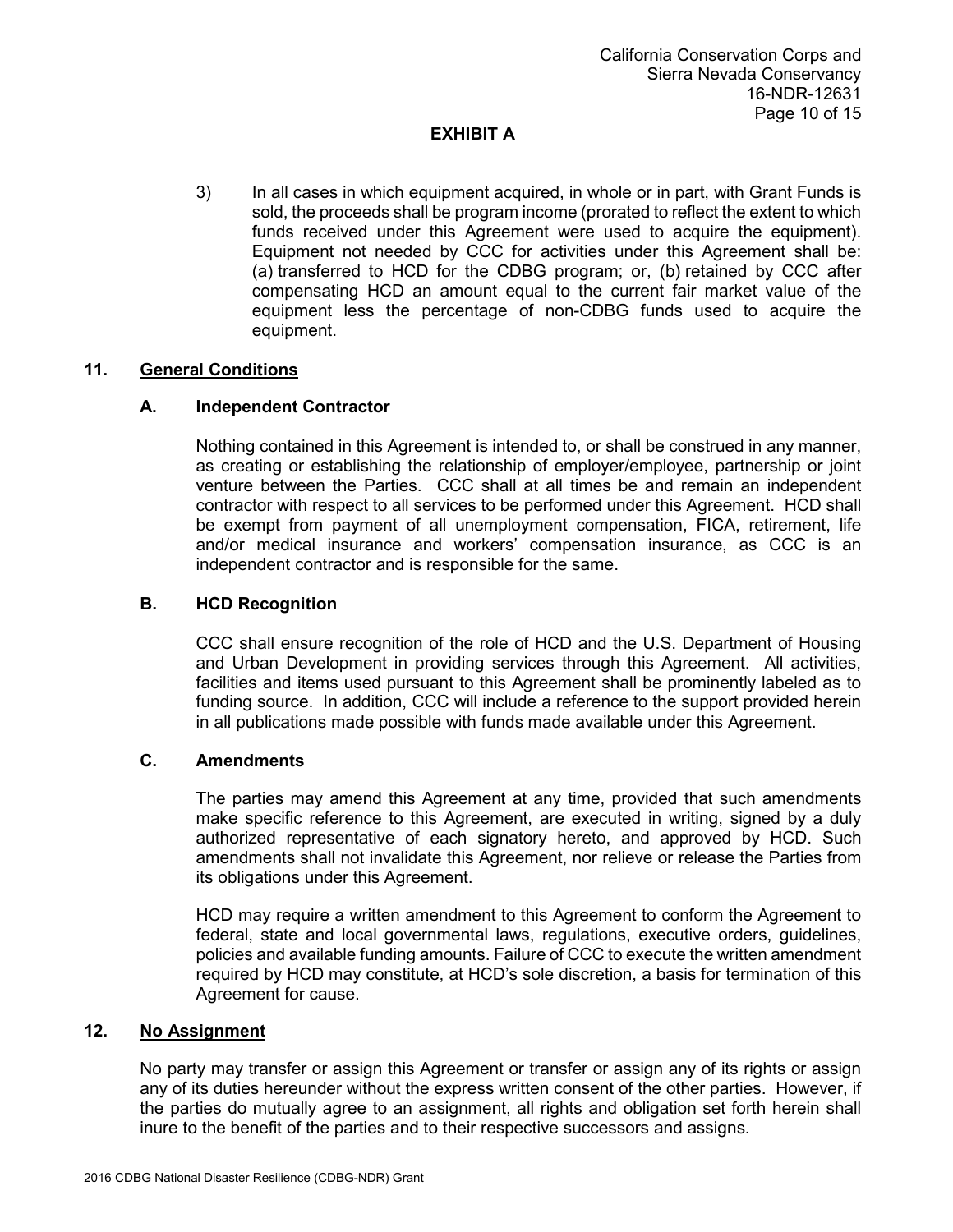## **13. Severability**

The terms and provisions of this Agreement are severable. Unless the primary purpose of this Agreement would be frustrated, the invalidity or unenforceability of any term or condition of this Agreement shall not affect the validity or enforceability of any other term or provision of this Agreement. The parties intend and request that any judicial or administrative authority that may deem any provision invalid, reform the provision, if possible, consistent with the intent and purposes of this Agreement, and if such a provision cannot be reformed, enforce this Agreement as set forth herein in the absence of such provision.

## **14. Counterparts**

This Agreement may be executed in identical, duplicate counterparts with each separate counterpart consisting of a valid and binding conveyance. Each of the undersigned agrees that their respective signature pages and acknowledgments may be removed from their respective counterpart and attached to a single original of this instrument.

## **15. Entire Agreement**

This Agreement constitutes the entire understanding and reflects the entirety of the undertakings between the parties with respect to the subject matter hereof, superseding all negotiations, prior discussions and preliminary agreements. There is no representation or warranty of any kind made in connection with the transactions contemplated hereby that is not expressly contained in this Agreement.

### **16. No Authorship Presumptions**

Each of the parties has had an opportunity to negotiate the language of this Agreement in consultation with legal counsel prior to its execution. No presumption shall arise or adverse inference be drawn by virtue of authorship. Each party hereby waives the benefit of any rule of law that might otherwise be applicable in connection with the interpretation of this Agreement, including but not limited to any rule of law to the effect that any provision of this Agreement shall be interpreted or construed against the party who (or whose counsel) drafted that provision. The rule of no authorship presumption set forth in this section is equally applicable to any person that becomes party by reason of assignment and/or assumption of this Agreement and any successor to a signatory party.

## **17. Applicable Law, Controversies and Venue**

Any claim or controversy arising out of this Agreement shall be resolved under Disputes, Section 46 of Exhibit D hereto**.**

This Agreement shall be governed by and construed in accordance with the laws of California. Exclusive venue and jurisdiction shall be vested in Sacramento County, California**.**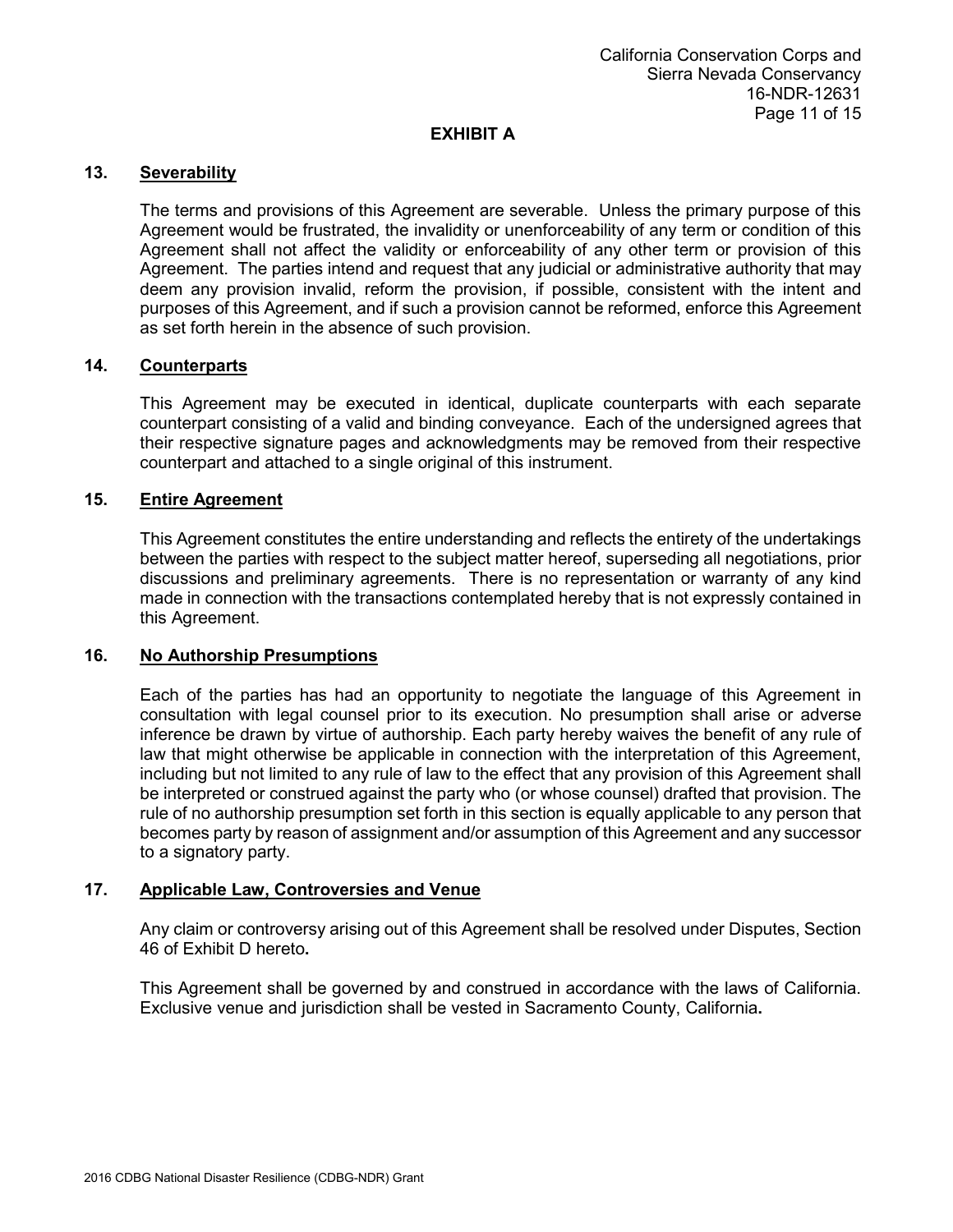### **18. No Personal Liability of Individual Representatives**

No covenant or agreement contained in this Agreement shall be deemed to be the covenant or agreement of any official, trustee, officer, agent or employee of any corporate party in his individual capacity, and neither the officers of any party nor any official executing this Agreement shall be personally liable with respect to this Agreement or be subject to any personal liability or accountability under this Agreement by reason of the execution and delivery of this Agreement.

### **19. Delay or Omission**

No delay or omission in the exercise or enforcement of any right or remedy accruing to a party under this Agreement shall impair such right or remedy or be construed as a waiver of any breach theretofore or thereafter occurring. The waiver of any condition or the breach of any term, covenant, or condition herein or therein contained shall not be deemed to be a waiver of any other condition or of any subsequent breach of the same or any other term, covenant or condition herein or therein contained.

#### **20. Prohibited Activity**

CCC is prohibited from using, and shall be responsible for its contractors and sub-contractors being prohibited from using, the funds provided herein or personnel employed in the administration of the program for political activities, inherently religious activities, lobbying, political patronage, nepotism activities, and supporting either directly or indirectly the enactment, repeal, modification or adoption of any law, regulation or policy at any level of government. CCC will comply with the provision of the Hatch Act (5 U.S.C. 1501 *et seq.*), which limits the political activity of employees.

#### **21. Safety**

CCC shall exercise, and shall ensure that its contractors and subcontractors exercise, precaution at all times for the protection of persons and property and shall be responsible for all damages or property, either on or off the worksite, which occur as a result of his performance of the work. The safety provisions of applicable laws and building and construction codes, in addition to specific safety and health regulations described by 29 CFR 1926, shall be observed and CCC shall take or cause to be taken such additional safety and health measures as CCC may determine to be reasonably necessary.

#### **22. Fund Use**

CCC agrees not to use proceeds from this Agreement to urge any elector to vote for or against any candidate or proposition on an election ballot nor shall such funds be used to lobby for or against any proposition or matter having the effect of law being considered by the California Legislature or any local governing authority. This provision shall not prevent the normal dissemination of factual information relative to a proposition on any election ballot or a proposition or matter having the effect of law being considered by the California Legislature or any local governing authority.

CCC, and SNC, and all of its sub-contractors shall certify that they have complied with the Byrd Anti-Lobbying Amendment (31 U.S.C. 1352) and that it will not and has not used Federal appropriated funds to pay any person or organization for influencing or attempting to influence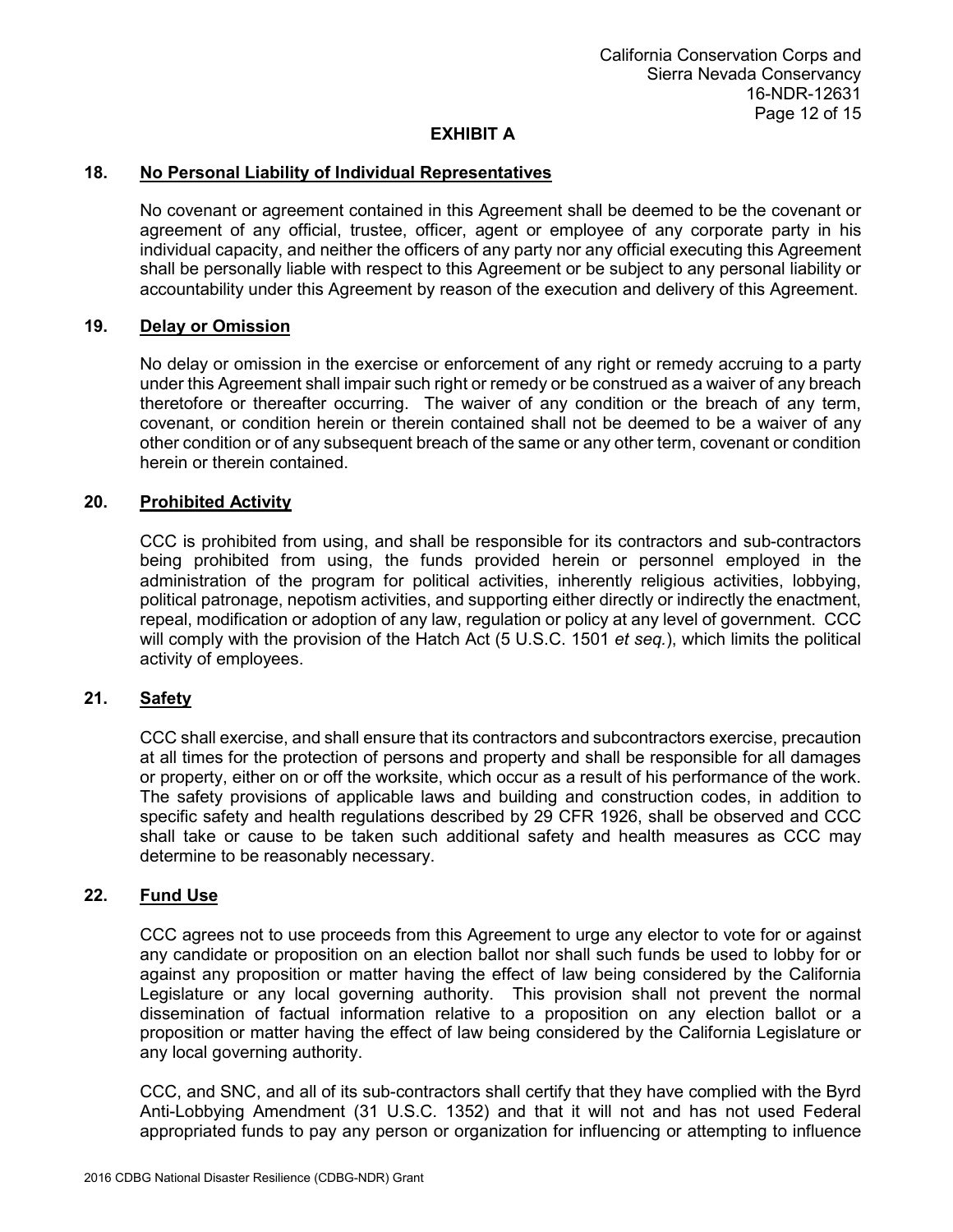an officer or employee of any agency, a member of Congress, officer or employee of Congress, or an employee or a member of Congress in connection with obtaining any Federal contract, grant or any other award covered by 31 U.S.C. 1352. CCC and each of its contractors and subcontractors shall also disclose any lobbying with non-Federal funds that takes place in connection with obtaining any Federal award.

### **23. Subcontractors**

CCC may, with prior written permission from HCD, enter into subcontracts with third parties for the performance of any part of CCC's duties and obligations hereunder. In no event, shall the existence of a subcontract operate to release or reduce the liability of CCC to HCD for any breach in the performance of or any subcontractor's duties.

## **24. Copyright**

No materials, including but not limited to reports, maps, or documents produced as a result of this Agreement, in whole or in part, shall be available to CCC for copyright purposes. Any such material produced as a result of this Agreement that might be subject to copyright is the property of and all rights shall belong to HCD.

All records, reports, documents, or other material or data, including electronic data, related to this Agreement and/or obtained or prepared by CCC and all repositories and databases compiled or used, regardless of the source of information included therein, in connection with performance of the services contracted for herein shall become the property of HCD, shall, upon request, be returned by CCC to HCD at termination or expiration of this Agreement. Cost incurred by CCC to compile and transfer information for return to HCD shall be billed on a time and materials basis, subject to the maximum amount of this Agreement. Software and other materials owned by CCC prior to the date of this Agreement and not related to this Agreement shall be and remain the property of CCC.

HCD will provide specific project information to CCC necessary to complete the services described herein. All records, reports, documents and other material delivered or transmitted to CCC by HCD shall remain the property of HCD and shall be returned by CCC to HCD, upon request, at termination, expiration or suspension of this Agreement.

### **25. Public Communication**

HCD, CCC, and SNC shall coordinate all public communications regarding the activities of the Project funded under this Agreement.

### **26. No Third Party Beneficiaries**

Nothing herein is intended and nothing herein may be deemed to create or confer any right, action, or benefit in, to, or on the part of any person not a party to this Agreement. Notwithstanding the foregoing, this provision shall not limit any obligation which either Party has to HUD in connection with the use of CDBG funds, including without limitation the obligations to provide access to records and cooperate with audits as provided in this Agreement.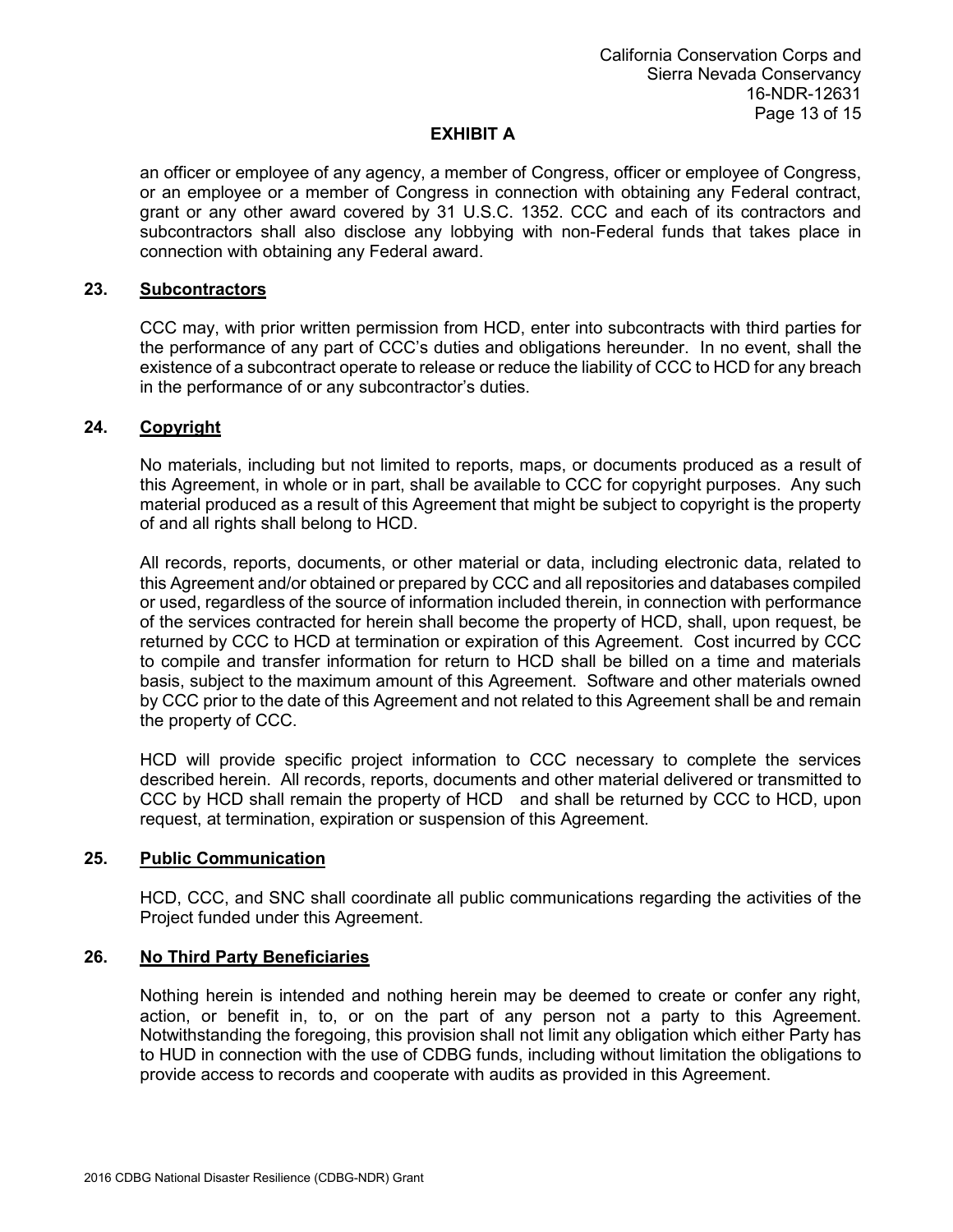### **27. Term of Agreement, Period of Performance and Deadlines, Date of Completion**

The term of this Agreement will begin upon date of execution by HCD and end on September 30, 2022. With the exception of the Grant Closing Requirements set forth in Exhibit B, Section 6, CCC shall complete the project activities as set forth below.

## **Forest and Watershed Health Project (FWHP):**

- A. All work conducted under this agreement shall be completed by: **09/30/2021**
- B. All project funds under this Agreement shall be expended by: **11/30/2021**

All final Requests for Funds (RFF) must be submitted no later than 30 days after the expenditure deadlines listed in above subparagraphs.

This Agreement will expire on: **09/30/2022**

Performance measure requirement deadlines during the period of performance are provided in Exhibit B, Section 7. This Section also includes language relating to penalties for nonperformance.

### **28. State Grant Manager**

The State Grant Manager for this Agreement represents the Department and its Division of Financial Assistance. Unless otherwise informed, any notice, report or other communication required to be given to HCD by this Agreement shall be in writing and sent via first class mail to the State Grant Manager at the following address:

> Grant Manager, CDBG-NDR Division of Financial Assistance, Suite 400 Department of Housing and Community Development P.O. Box 952054 Sacramento, California 94252-2054

### **29. CCC Contract Administrator**

The CCC Contract Administrator (must be an CCC employee) for this Agreement is listed below. Unless otherwise informed, any notice, report or other communication required to be given to CCC by this Agreement shall be in writing and sent by first class mail to the following address:

> California Conservation Corps Partner: Lanessa Guerra Reimbursement Contract Analyst<br>Administrator: Contracts Unit, Budget Management<br>1719 24<sup>th</sup> Street Sacramento, CA 95816 Phone: (916) 341-3136 Email: Lanessa.guerra@ccc.ca.gov